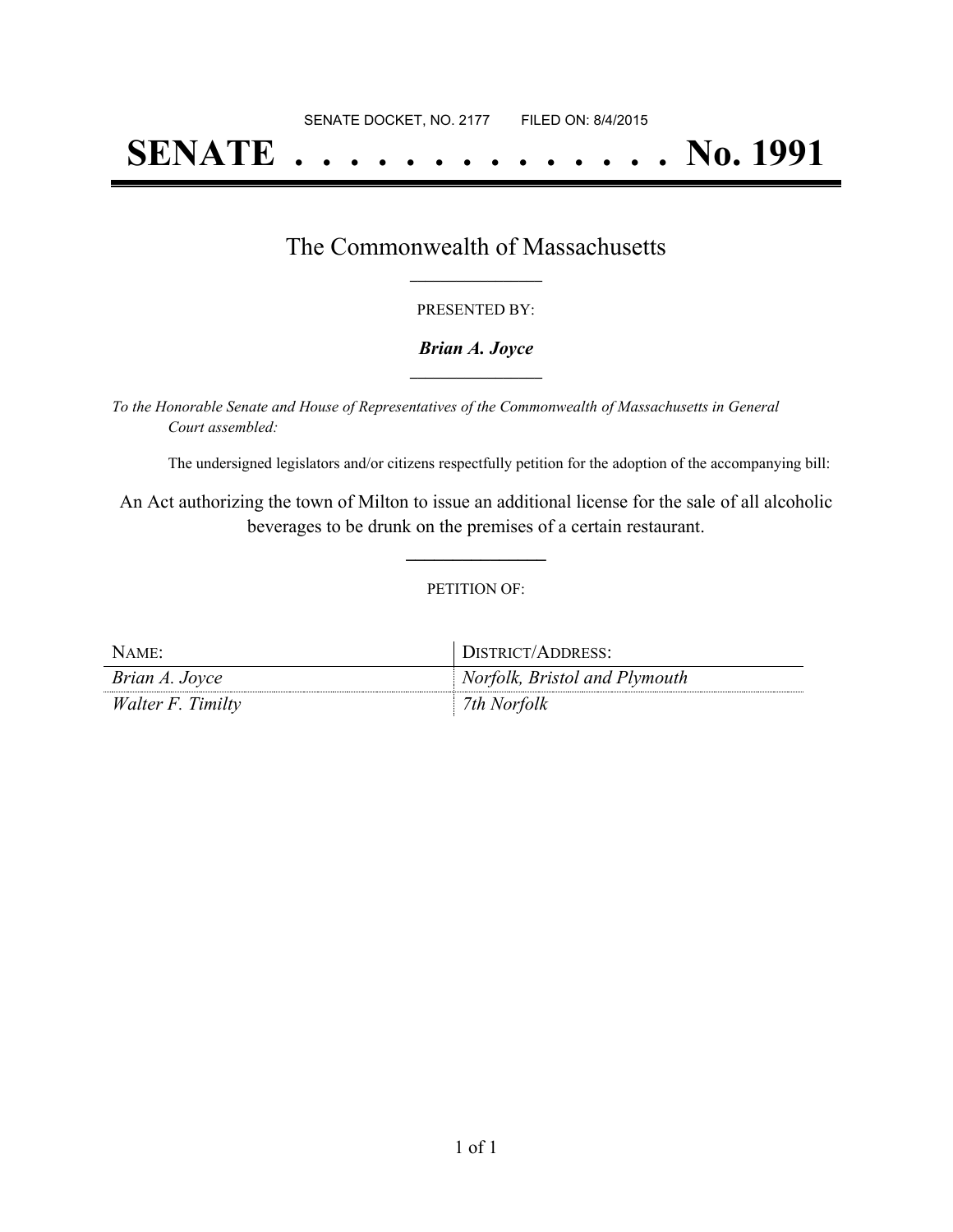## SENATE DOCKET, NO. 2177 FILED ON: 8/4/2015 **SENATE . . . . . . . . . . . . . . No. 1991**

By Mr. Joyce, a petition (accompanied by bill, Senate, No. 1991) of Brian A. Joyce and Walter F. Timilty (by vote of the town) for legislation to authorize the town of Milton to issue an additional license for the sale of all alcoholic beverages to be drunk on the premises of a certain restaurant. Consumer Protection and Professional Licensure. [Local Approval Received.]

# The Commonwealth of Massachusetts

**In the One Hundred and Eighty-Ninth General Court (2015-2016) \_\_\_\_\_\_\_\_\_\_\_\_\_\_\_**

**\_\_\_\_\_\_\_\_\_\_\_\_\_\_\_**

An Act authorizing the town of Milton to issue an additional license for the sale of all alcoholic beverages to be drunk on the premises of a certain restaurant.

Be it enacted by the Senate and House of Representatives in General Court assembled, and by the authority *of the same, as follows:*

 SECTION 1. Notwithstanding the provisions of sections 11 and 17 of chapter 138 of the General Laws, the licensing authority of the Town of Milton may grant an additional license for the sale of all alcoholic beverages to be drunk on the premises of a restaurant known as The Plate at Milton Market Place located on the second floor of 10 Bassett Street, and owned by Lombardi Enterprises, LLC or its successor in interest, provided that any successor in interest shall be subject to approval by the Milton Board of Selectmen and the Alcoholic Beverages Control Commission; provided however, that an application to transfer the license to a successor in interest shall be granted and approved according to the standard for a new license; and provided further that all procedures set forth under section 15A of chapter 138 shall be applicable thereto. The license shall be subject to all of said chapter 138, except said section 17. The licensing authority shall not approve the transfer of the license to any other location.